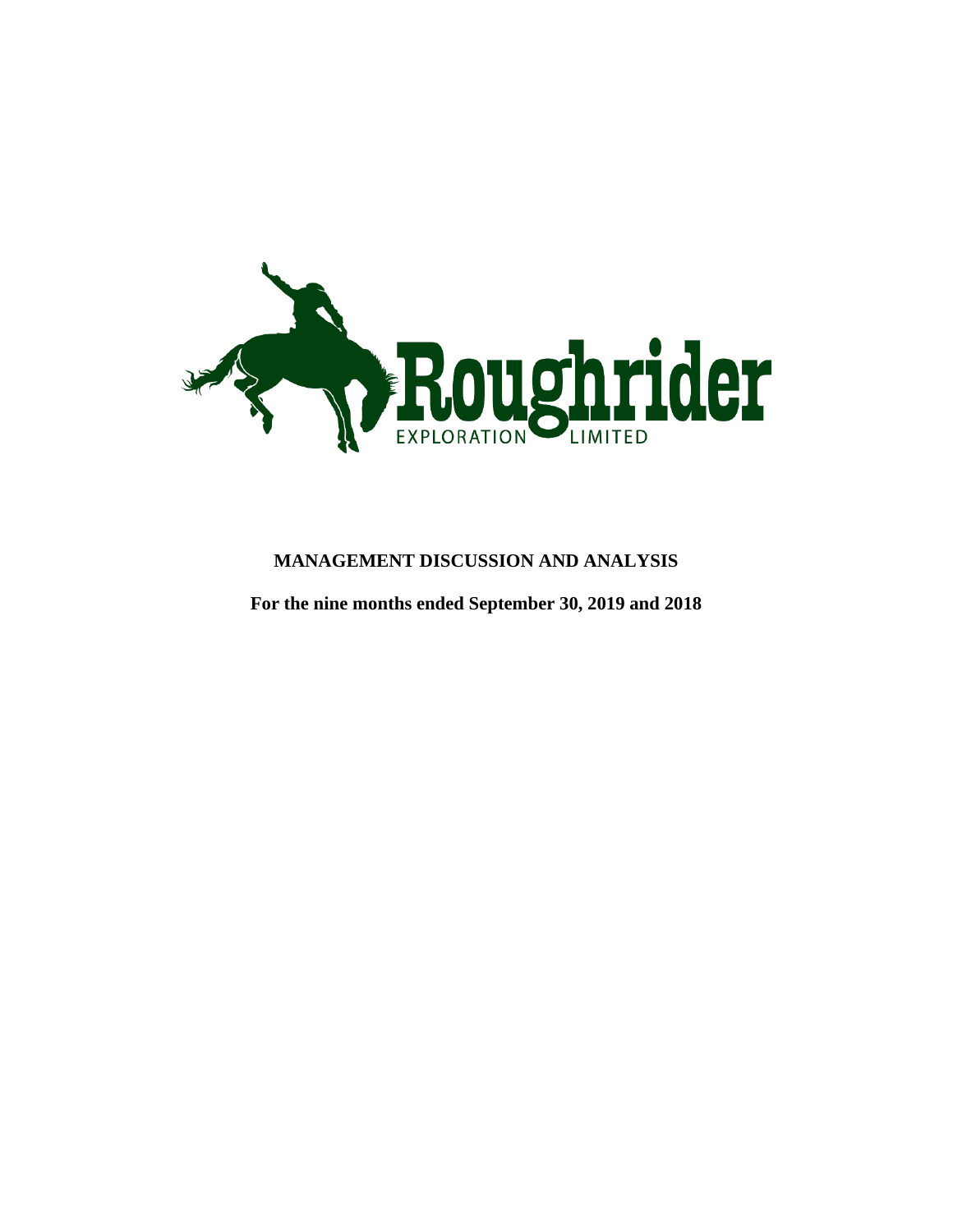## **INTRODUCTION**

Prepared on November 29, 2019 for the nine months ended September 30, 2019 ("Q2 2019"), this Management Discussion and Analysis ("MD&A") supplements, but does not form part of the audited financial statements of Roughrider Exploration Limited ("Roughrider" or the "Company"). This MD&A should be read in conjunction with the accompanying condensed interim financial statements for the nine months ended September 30, 2019 and 2018 and the audited financial statements for the years ended December 31, 2018 and 2017 and the related notes which have been prepared in accordance with International Financial Reporting Standards ("IFRS").

Additional information, including financial statements and more detail on specific items discussed in this MD&A can be found on the Company's page at www.sedar.com.

Monetary amounts in the following discussion are in Canadian dollars.

This MD&A contains Forward Looking Information. Please read the Cautionary Statements on page 3 carefully.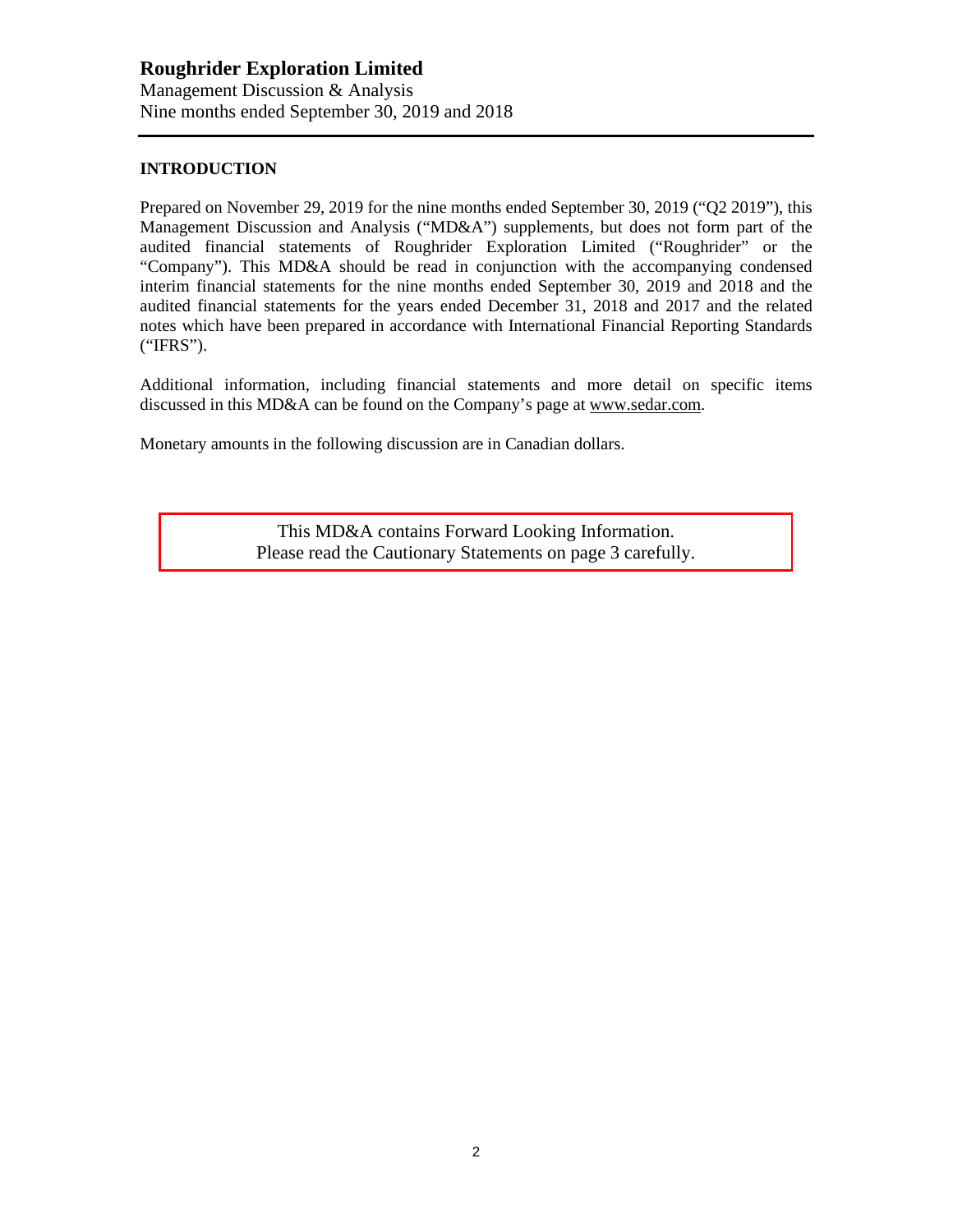## **FORWARD-LOOKING INFORMATION**

This MD&A contains certain forward-looking information and forward-looking statements as defined in applicable securities laws. All statements other than historical fact are forward looking statements.

The statements reflect the current beliefs of the Company and are based on currently available information. Accordingly, these statements are subject to known and unknown risks, uncertainties and other factors which could cause the actual results, performance or achievements of the Company to be materially different from any future results, performance or achievements expressed in or implied by the forward-looking statements. This forward-looking information, principally under the heading "Outlook," but also elsewhere in this document, includes estimates, forecasts, plans and statements as to the Company's current expectations concerning, among other things, continuance as a going concern, collection of receivables, requirements for additional capital, the availability of financing, and the potential held by projects in the Company's portfolio.

Forward-looking statements are based on a number of assumptions, including, but not limited to, assumptions regarding general business and economic conditions, interest rates, the global and local supply and demand for labour and other project inputs, changes in commodity prices in general, changes to legislation, conditions in financial markets (in particular, the continuing availability of financing), our ability to attract and retain skilled staff, and our ongoing relations with governments, our employees and business partners. The foregoing list of assumptions is not exhaustive. Events or circumstances could cause actual results to vary materially from expectations.

Factors that may cause actual results to vary include, but are not limited to: actual experience in collecting receivables, changes in interest and currency exchange rates, acts or omissions of governments, including those who consider themselves self-governing, delays in the receipt of government approvals or permits to begin work, inaccurate geological and engineering assumptions, unanticipated future operational difficulties (including cost escalation, unavailability of materials and equipment, industrial disturbances or other job action, epidemic, pandemic or other disease outbreaks, and unanticipated events related to health, safety and environmental matters), political risk (including the risk that the rights to mine a project may be rescinded by the government or otherwise lost), actual exploration results, social unrest, failure of counterparties to perform their contractual obligations, changes in general economic conditions or conditions in the financial markets and other risk factors as detailed from time to time in the Company's reports and public filings with the Canadian securities administrators, filed on SEDAR. The Company does not assume the obligation to revise or update forward-looking information after the date of this document nor to make revisions to reflect the occurrence of future unanticipated events, except as may be required under applicable securities laws.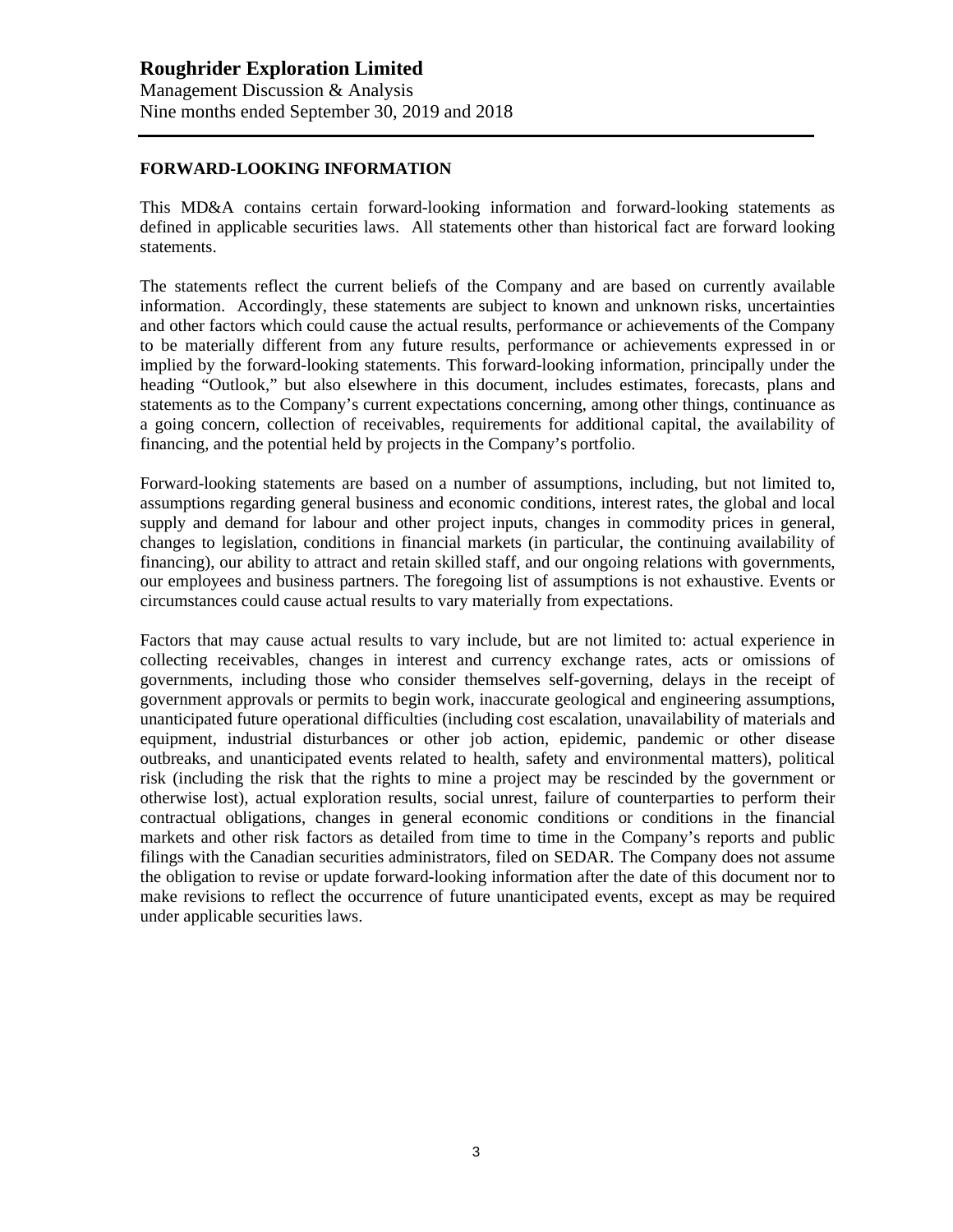#### **BUSINESS OF THE COMPANY**

The principal business of the Company is mineral exploration with a focus on uranium exploration in the Athabasca Basin region of northern Saskatchewan. The 10,537-hectare (26,038 acre) Genesis uranium project is located northeast of the Athabasca Basin, within the Wollaston-Mudjatk Transition Zone ("WMTZ"). All of Saskatchewan's operating uranium mines occur along the WMTZ where it extends to the southwest under the boundaries of the basin.

In addition to the Genesis uranium project, the Company also has 844-hectare Sterling property located eight kilometres north of Houston, BC. The Company cancelled its option right to earn up to an 80% interest in the Brownell Lake and the Olsen properties, located near La Ronge, Saskatchewan on March 1, 2019.

The Company is a reporting issuer in British Columbia, Alberta, and Ontario, and trades on the TSX Venture Exchange under the symbol REL.

Effective July 3, 2018, the Company consolidated its issued and outstanding common shares on the basis of one post-consolidation share for 5 pre-consolidation shares. Unless otherwise stated, all share and per share amounts have been restated retrospectively to reflect this share consolidation.

On November 8, 2019, the Company announced that it had entered into a definitive agreement with Cazador Resources Ltd., a private B.C. company, Rene Bernard, an individual, and Elemental Partners LLP, a private B.C. partnership, to acquire a 100% interest in the Gin, Eldorado, and Bonanza properties located in the Golden Triangle area of northern B.C. for an aggregate consideration of 11,000,000 shares. Upon closing of the transaction, all outstanding stock options of the Company will be cancelled, and each of the three vendors will become insiders of the Company, holding greater than 10% of the Company's issued and outstanding shares. Concurrently and in connection with the transaction, the Company announced a proposed private placement of up to 5,000,000 common shares at a price of \$0.10 for total gross proceeds of up to \$500,000. Both the transaction and financing remain subject to regulatory approval.

#### **Mineral Properties**

#### Genesis Property

Roughrider has an agreement with ValOre Metals Corp. (formerly Kivalliq Energy Corp) ("ValOre"), pursuant to which Roughrider may earn up to an 85% interest in ValOre's "Genesis" uranium project (the "Genesis property"). Under the terms of the option agreement, as amended December 22, 2015 (the "Genesis Property Option Agreement"), the Company earned the right to an initial 50% interest in the Genesis property by making cash payments of \$700,000 (\$525,000 cash paid and \$175,000 paid through the issuance of 500,000 shares at a deemed price of \$0.35 per share), incurring exploration expenditures of \$2.1 million (\$2.15 million expended as at December 31, 2017), and issuing 787,932 common shares (issued). A definitive joint venture agreement has not yet been finalized at the date of this MD&A. Roughrider may acquire a further 35% interest (for an aggregate 85% interest) by making additional cash payments of \$700,000 and incurring additional exploration expenditures of \$2,500,000. All remaining cash payments may be made either in cash or in shares, at Roughrider's election.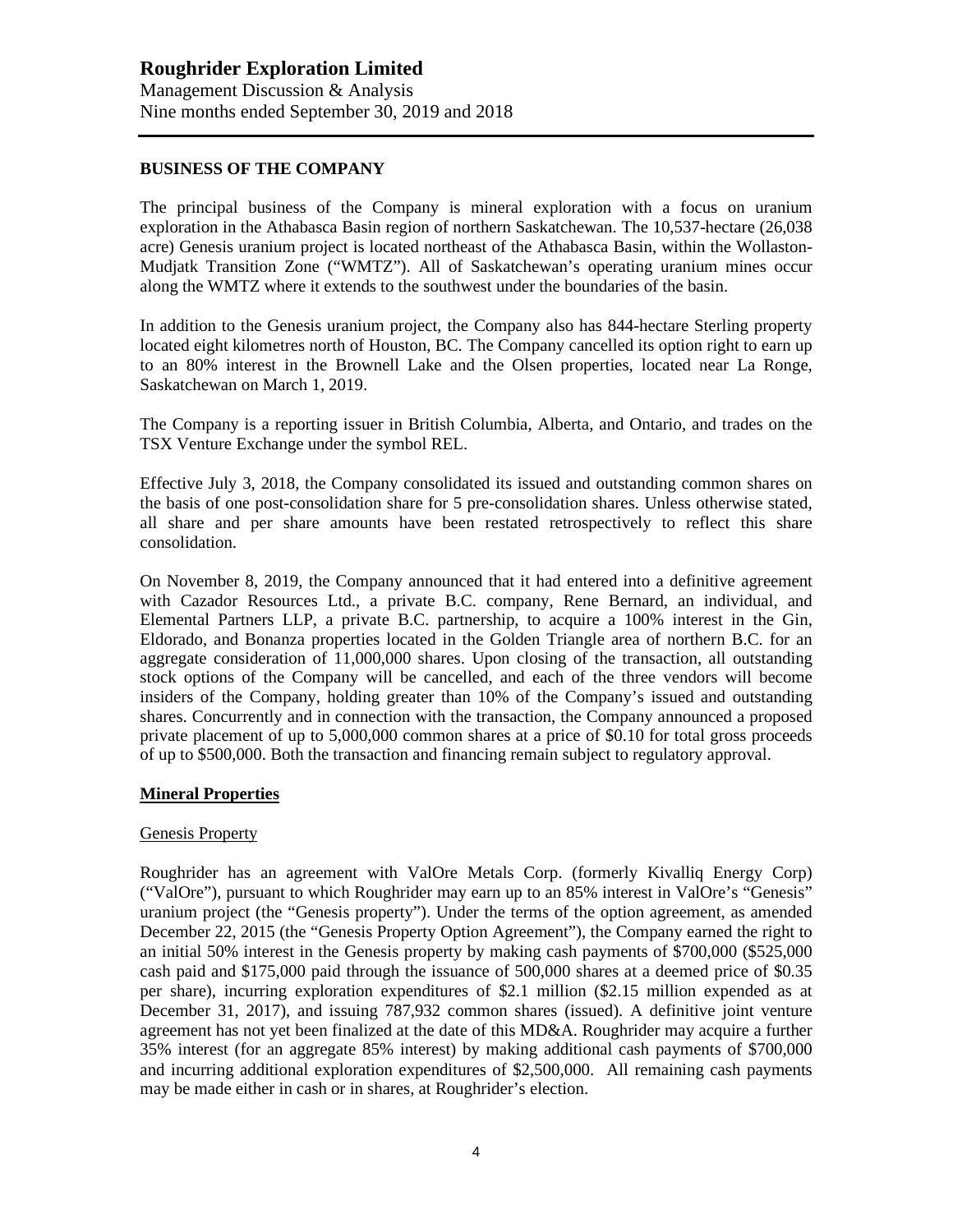## **Roughrider Exploration Limited** Management Discussion & Analysis Nine months ended September 30, 2019 and 2018

The Company, in conjunction with ValOre, have reduced the Genesis holding to focus on the key Jurgen and Johnston areas of interest. The Genesis property currently comprises 9 claims, all in Saskatchewan, totaling 10,537 hectares (26,038 acres). On March 30, 2019 and April 10, 2019 a total of five claims spread amongst the Johnston, Kingston, Daniel's Bay and Melnick areas expired.

The Genesis property is located northeast of Saskatchewan's Athabasca Basin, within the prospective northeast trending Wollaston-Mudjatk Transition Zone ("WMTZ"). The current claims begin 65 kilometres to the northeast of Cameco Corporation's recently closed Eagle Point uranium mine and extend 90 kilometres northeast to the Manitoba border along the same prospective geological and structural domain.

Until recently, explorers focused on targeting uranium mineralization within the current boundaries of the Athabasca Basin, even though many of the high-grade resources are located within basement rocks lying beneath the rocks of the Athabasca Basin. More recent discoveries at the western boundary of the Basin, such as Fission Uranium Corp.'s RRR deposit and Nexgen Energy Corp's Arrow deposit, are hosted by basement rocks that are clearly outside current basin boundaries. The Genesis property was acquired, and work programs were executive to explore areas outside of the Basin that have known uranium showings and favorable structural settings within basement host rocks.

The Genesis property covers regional host rocks known to host uranium mineralization. The project area has previously been explored by Denison Mines Limited, Roughrider Uranium Corp., Triex Minerals Corporation, CanAlaska Uranium Ltd., and the geological surveys of Saskatchewan and Canada. Past exploration in the area included lake sediment and soil geochemical surveys, airborne geophysical surveys, ground geochemical surveys, geological mapping and radiometric assisted prospecting. A compilation by ValOre management of this historic work, which outlined identified 30 uranium showings and several known uraniumbearing boulder trains, helped to outline eight target areas that display multi-variant anomalism including combinations of geophysical conductors, radiometrics and/or existing lake sediment, boulder or outcrop uranium or indicator element geochemical anomalies.

With ValOre as project operator, Roughrider incorporated a multi-disciplinary approach exploring the Genesis property. A summary of the work completed between 2014 and 2016 at Genesis by Roughrider is provided in the table below: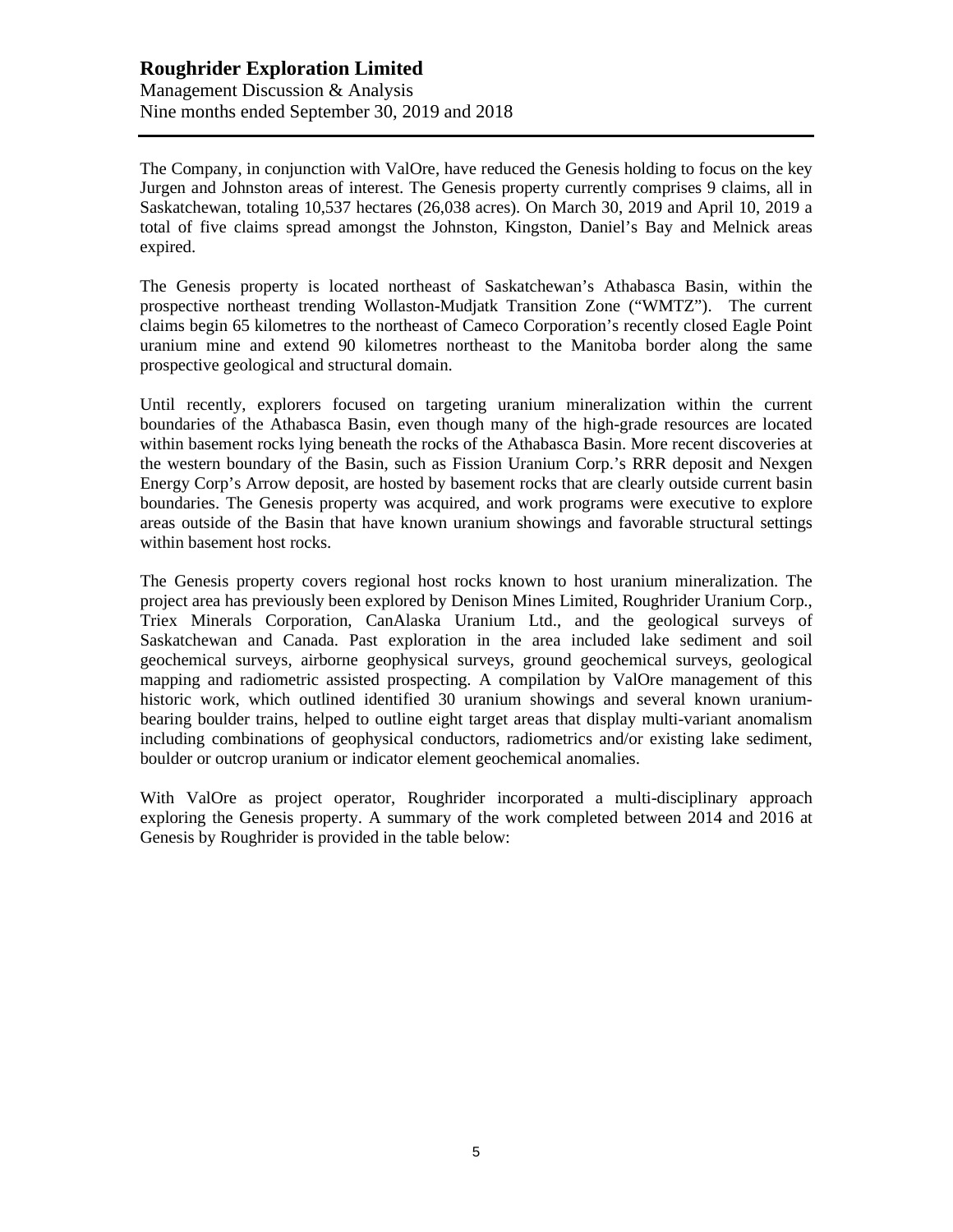| Year       | <b>Project Location</b>                                                                                                            | Work                                                                                                 |                                                                                                                                                          |                                                                                                                                                         |  |
|------------|------------------------------------------------------------------------------------------------------------------------------------|------------------------------------------------------------------------------------------------------|----------------------------------------------------------------------------------------------------------------------------------------------------------|---------------------------------------------------------------------------------------------------------------------------------------------------------|--|
| 2014       | Property-wide<br>Jurgen $1 \& 2$ , Daniels<br>Bay, Burrill Bay,<br>Kingston, Johnston,<br>Sava, Gilles, GAP,<br>Waspison, Melnick. | Airborne Geophysics<br>Geology/Prospecting<br>Soil Geochemistry<br>Biogeochemistry<br>Lake sediments | CGG DIGEM EM, Mag, Radiometrics<br>Scintillometer assisted<br>B-horizon soils; Enzyme Leach<br>Un-ashed spruce boughs; ICP-MS<br>Torpedo sampler; ICP-MS | 5,984 Line-km; 8 grids<br>139 Sites; 16 rock samples<br>1,347 soil samples; 28 target areas<br>62 samples; 4 target areas<br>291 samples; property-wide |  |
| Mar. 2015  | Jurgen 1 & Jurgen 2<br>Jurgen 1, Jurgen 2 & Sava                                                                                   | Ground VLF-EM<br>Biogeochemistry                                                                     | SJ Geophysics, VLF-EM<br>Ashed black spruce twig, ICP-MS                                                                                                 | 32 and 37.2 line-km respectively<br>249, 296 and 49 sample respectively                                                                                 |  |
| Dec. 2015  | Jurgen, Daniel's Bay,<br>Kingston-Johnston-GAP,<br>Melnick                                                                         | Inversion analysis;<br>GeoInterp integrated<br>analysis                                              | Condor Consultants Inc.<br>Integrated analysis of geophysical,<br>geological, geochemical data                                                           | 31 target areas outlined total.                                                                                                                         |  |
| Apr. 2016  | Jurgen, Daniel's Bay,<br>Kingston., Johnston,<br>Melnick                                                                           | Airborne geophysics<br>Gravity gradiometry<br>Magnetics                                              | CGG FALCON AGG Survey and<br>magnetics                                                                                                                   | $1,677$ line-km in 5 grids.                                                                                                                             |  |
| Aug. 2016  | Jurgen, Daniel's Bay,<br>Kingston., Johnston,<br>Melnick                                                                           | Integrated analysis of<br>AGG data                                                                   | Condor Consultants Inc; data inversion                                                                                                                   | 20 gravity targets identified (9 at<br>Jurgen $& 7$ at Johnston)                                                                                        |  |
| Sept. 2016 | Jurgen                                                                                                                             | Soil Geochemistry<br>Biogeochemistry<br>Prospecting                                                  | B-horizon soils; Enzyme Leach<br>Ashed black spruce twig, ICP-MS<br>Scintillometer assisted                                                              | 187 soil samples 3 target areas<br>147 samples, 3 target areas<br>2 rock samples                                                                        |  |

## **Genesis Property: Work Completed by Roughrider Exploration Limited 2014-2016**

In September and October 2017, the Company engaged Geotech Ltd. ("Geotech") to perform an airborne Z-Axis Tipper Electromagnetic  $(TZTEM^{TM})$ " and Magnetometer geophysical systems survey of the Jurgen, Johnston-GAP, Kingston and Melnick target areas at the Genesis Project. Final reports were received in January 2018.

The Geotech ZTEM<sup>TM</sup> survey was flown in a northeast to southwest (N  $50^{\circ}$  E azimuth) direction with traverse line spacing of 200 and 250 metres. Tie lines were flown perpendicular to the traverse lines. The nominal EM sensor ground clearance was 81 m in average and the nominal magnetic sensor ground clearance was 96 m. The ZTEM data collected from the three coils are used to obtain the X and Y components of the Tipper (Tzx and Tzy), (Vozoff, 1972) at 6 frequencies of 22, 30, 45, 90, 180, 360 and 720 Hz. The northeast-southwest survey orientation provides the best orientation for sampling suspected smaller, northwest-southeast oriented crossstructures.

The ZTEM system provides resistivity values between 50 Ohm-m and 8,000Ohm-m in 3D crosssectional and 2D planar depth slices for the depth range of 0 to 1,000 metres. In the Genesis survey area, conductive bodies are predicted around 100 Ohm-m or lower, and resistive ones are above 3,000 Ohm-m.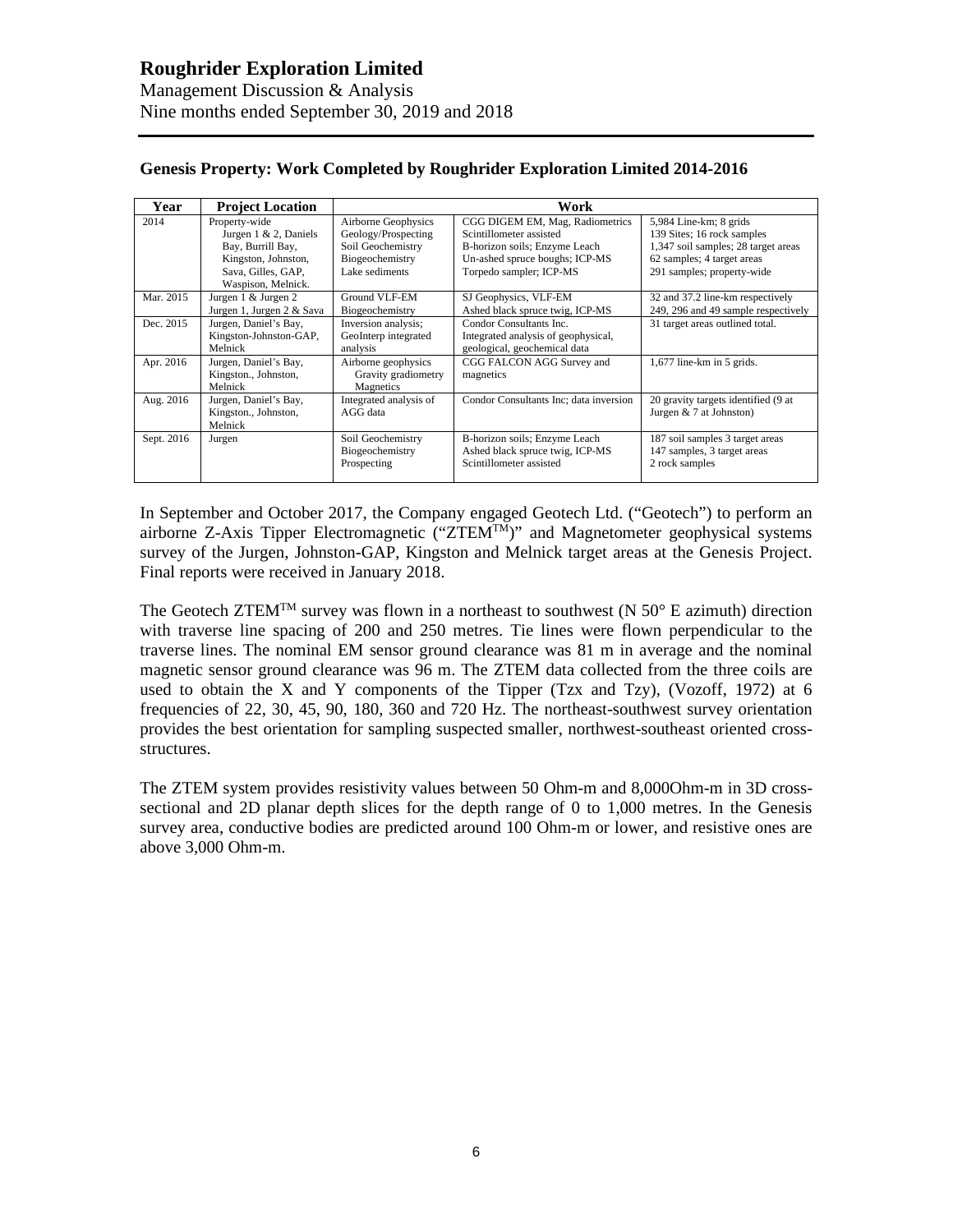Management Discussion & Analysis Nine months ended September 30, 2019 and 2018



3D ZTEM resistivity inversion voxel model for the Genesis Property areas.

Well defined, generally northeast trending conductors are evident in the survey areas. Resistivity zones are very sharp, especially in the Johnston/GAP area. Significant disruptions are also noted along the trace of some of the conductors, most notably at Jurgen. North trending cross structures are also suggested at Jurgen and Johnston/GAP.

A detailed compilation and analysis of the 3D inversion of the ZTEM data, in combination with all previous survey data (DIGEM, FALCON Gravity, magnetics and radiometrics) is required to fully prioritize the drill targets on the property.

During the year ended December 31, 2018, the Company determined that it would not be advancing the Genesis project at this time. Accordingly, the Company has written off acquisition costs of \$1,333,612 as at December 31, 2018.

## Silver Ace and Sterling Silver Properties, British Columbia

On November 16 and 22, 2017, the Company announced that it had acquired, by staking, the 3,056-hectare Silver Ace property located five kilometres south of Houston, BC and the 4,016 hectare Sterling property located eight kilometres north of Houston, BC, respectively. In November 2018, these claims were reduced to only the Sterling 1 and 2 claims totalling 844 hectares.

The Sterling property was staked to encompass intrusive rocks of the Late Cretaceous Bulkley and the Eocene Goosly Plutonic Suites. On the Sterling Property, multiple stocks of the Topley, Bulkley and Goosly Plutonic Suites intrude Lower Jurassic Hazelton Group (Telkwa Formation) calc-alkaline volcanic rocks and Upper Jurassic Bowser Lake Group sedimentary rocks.

The ground that makes up the Sterling Property was selected based on geological factors that management considers make it prospective for intrusive associated, breccia vein-hosted precious metal deposits, including: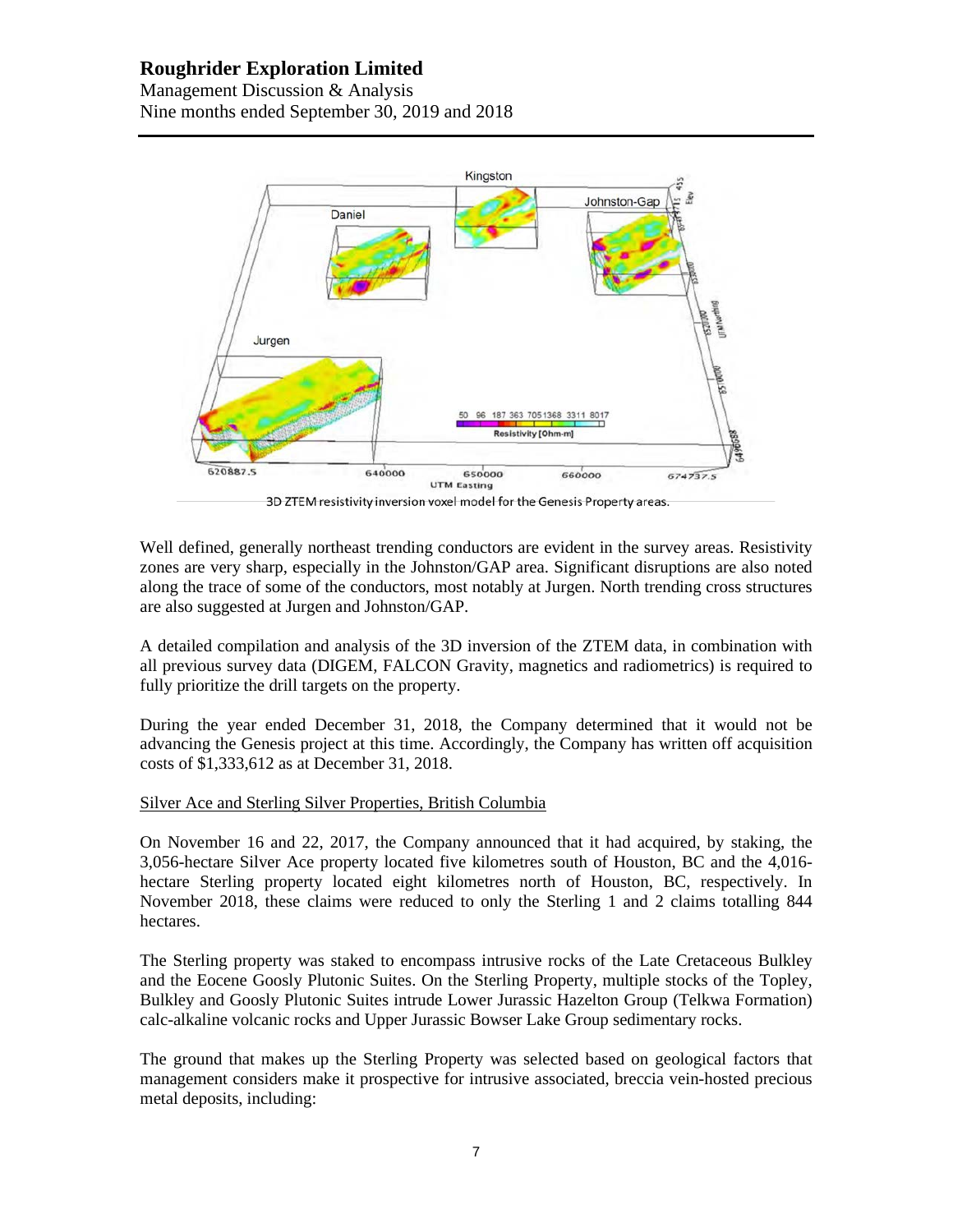Management Discussion & Analysis Nine months ended September 30, 2019 and 2018

- The historic Joe B polymetallic Ag-Cu-Pb-Zn vein occurrence on the Sterling 2 claim (MinFile 093L 206). The Joe B is described in the 1928 BC Ministry of Mines Annual Report as a north-northwest striking, 22.9 centimetre vein that assayed trace gold, 548.56 g/t silver and 0.7% copper.
- Historic high-grade silver-base metal veins on the Sterling 1 claim, including the Christina, Gwenda, Paola and Monica vein showings (Adriatic Resources Corp.; 1984 Assessment Report 13364).

| <b>Sample</b><br>No. |                       | $Ag (g/t)^*$ | Au $(g/t)^*$ | Cu (%) | $\mathbf{Zn}$ (%) |
|----------------------|-----------------------|--------------|--------------|--------|-------------------|
| <b>GWENDA VEIN</b>   |                       |              |              |        |                   |
| 802                  | Grab                  | 840.7        | 0.75         | 1.01   | 0.25              |
| 804                  | Grab                  | 6.9          | 2.88         | n/a    | n/a               |
|                      | <b>CHRISTINA VEIN</b> |              |              |        |                   |
| 702                  | Select Grab           | 1165.0       | 1.58         | 0.87   | 1.91              |
| 703                  | Grab                  | 157.0        | 0.17         | 0.15   | 1.31              |
| 807                  | Select Grab           | 287.3        | 0.14         | 0.17   | 0.93              |
| 808                  | Grab                  | 155.6        | 0.24         | 0.11   | 3.45              |
| <b>PAOLA VEIN</b>    |                       |              |              |        |                   |
| 755                  | Chip/1.2 m            | 89.5         | n/a          | 0.54   | n/a               |

A small work program was undertaken on both properties in December 11 to 16, 2017. A twoperson crew from SJ Geophysics undertook a GPS-controlled magnetic and Very Low Frequency Electromagnetic (VLF-EM) survey on each of the properties. At the Sterling property, an eastwest oriented, 16-line kilometre survey was completed over the Joe B occurrence, located on the Sterling2 claim.

Although small surveys from which extrapolation of the results is limited, the results do outline anomaly trends that warrant follow up. At the Joe B grid area, a strong magnetic anomaly (possible dyke) trends northwest through the reported location of the Joe B occurrence that is roughly coincident with a similar oriented VLF-EM conductor. Additional north-south trending conductors also warrant follow up.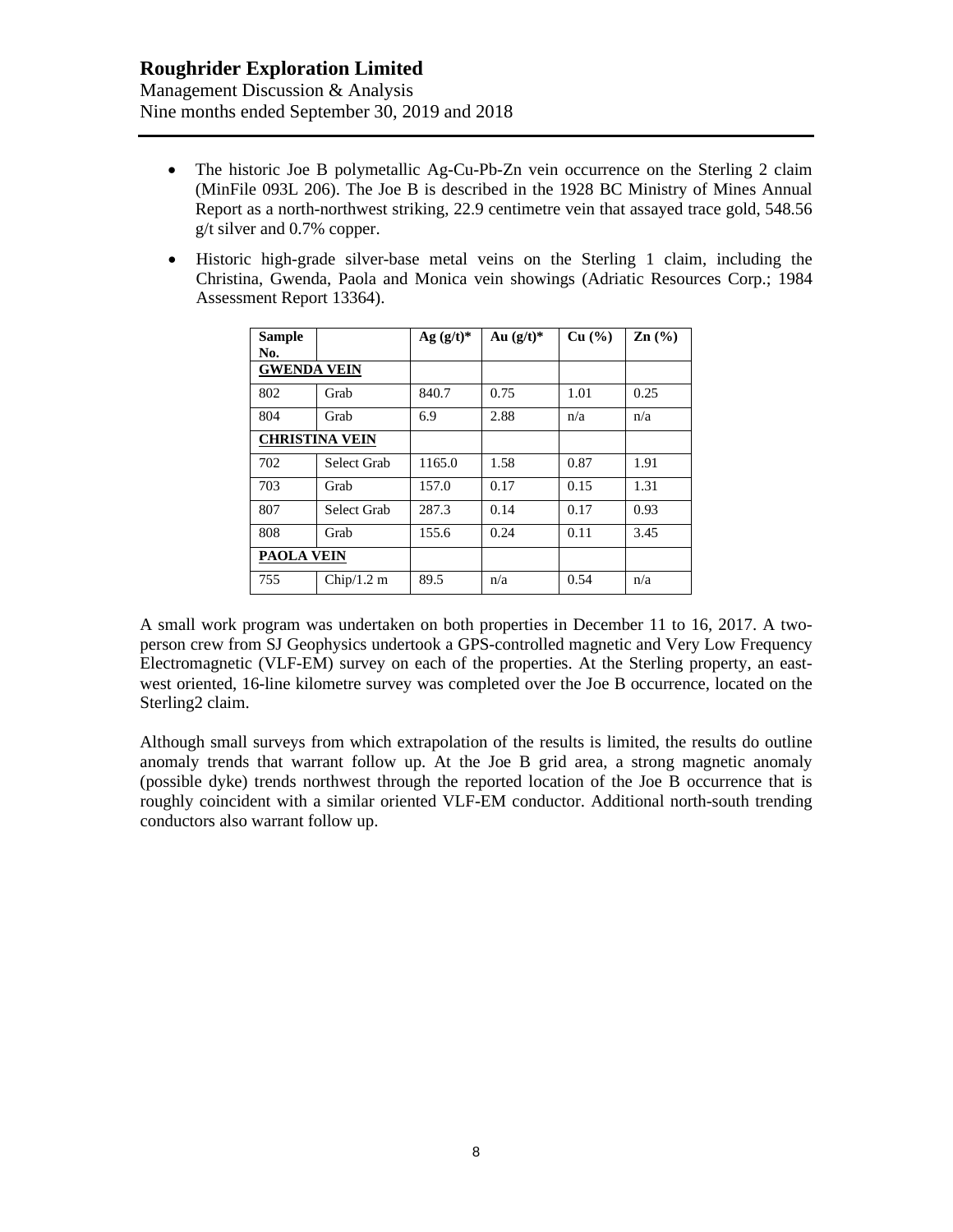Management Discussion & Analysis Nine months ended September 30, 2019 and 2018



During the year ended December 31, 2018, the Company did not renew the Silver Ace claims; accordingly, the Company has written off \$6,189 in related acquisition costs as at December 31, 2018.

## Brownell Lake and Olsen Properties, Saskatchewan

As of March 1, 2019, the Brownell Lake and Olsen Option Agreements were terminated, and 100% rights returned to Eagle Plains.

## **HIGHLIGHTS FOR THE NINE MONTHS ENDED SEPTEMBER 30, 2019 AND SUBSEQUENT PERIOD TO NOVEMBER 29, 2019**

#### **Financial Highlights**

There were no significant financial highlights during the nine months ended September 30, 2019 and to the date of this MD&A.

## **Operational Highlights**

On March 1, 2019, the Company terminated the option agreements for the Brownell Lake and Olsen properties located near La Ronge, Saskatchewan.

On November 8, 2019, the Company announced that it had entered into a definitive agreement with Cazador Resources Ltd., a private B.C. company, Rene Bernard, an individual, and Elemental Partners LLP, a private B.C. partnership, to acquire a 100% interest in the Gin, Eldorado, and Bonanza properties located in the Golden Triangle area of northern B.C. for an aggregate consideration of 11,000,000 shares. Upon closing of the transaction, all outstanding stock options of the Company will be cancelled, and each of the three vendors will become insiders of the Company, holding greater than 10% of the Company's issued and outstanding shares. Concurrently and in connection with the transaction, the Company announced a proposed private placement of up to 5,000,000 common shares at a price of \$0.10 for total gross proceeds of up to \$500,000. Both the transaction and financing remain subject to regulatory approval.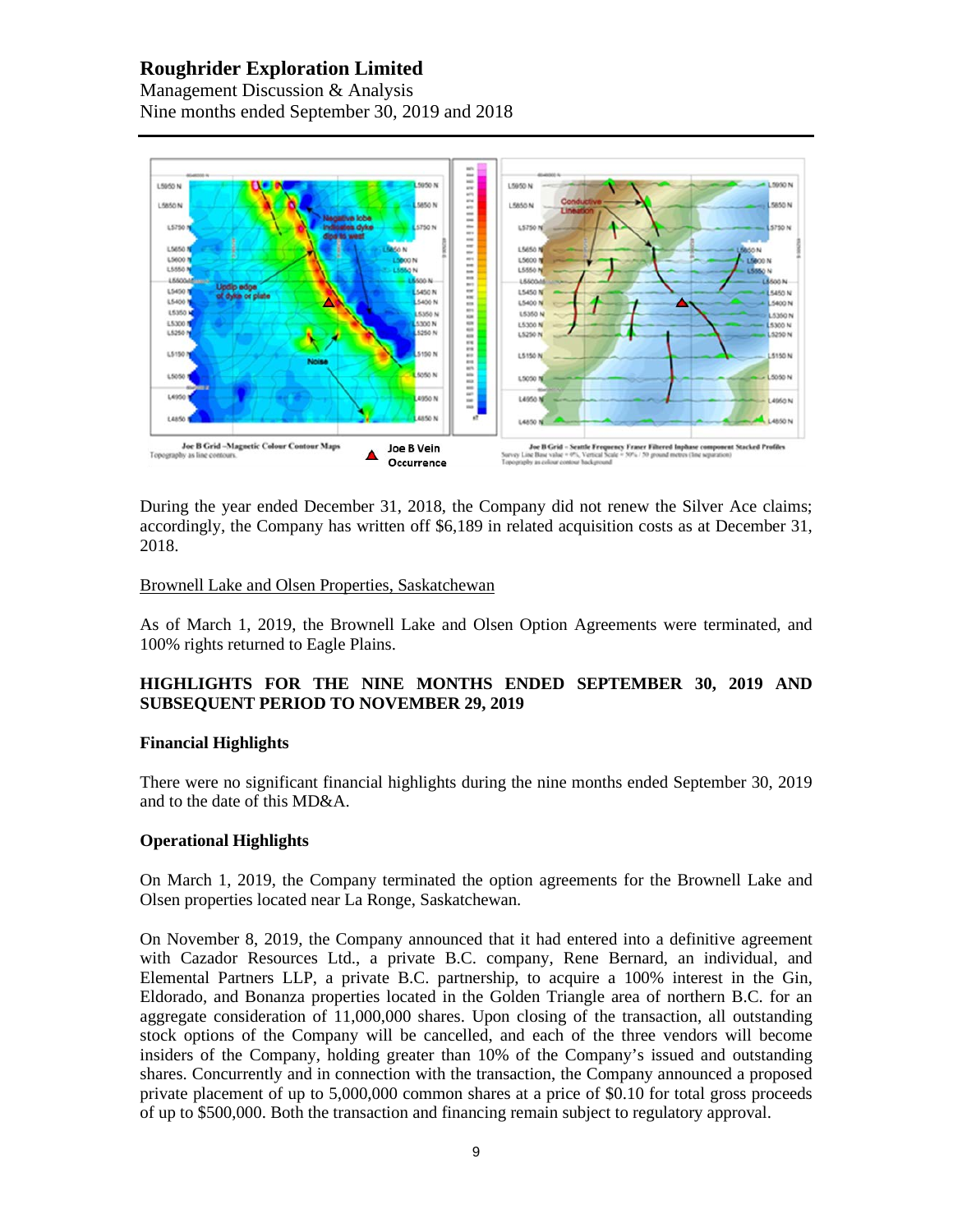## **OUTLOOK**

As of September 30, 2019, the Company had \$160,338 in cash (December 31, 2018 - \$187,337), and a working capital deficit<sup>1</sup> of \$127,877 (December 31, 2018 - \$46,626 working capital). The current objectives of the Company are to continue exploring the Genesis uranium project with a view to fully earning the 85% interest under the option agreement and to explore its Sterling property; however these objectives will require raising additional capital.

The Company's ability to continue as a going concern is dependent upon a number of factors – principally on the Company's ability to create positive cash flow in the short term either by obtaining the necessary financing to undertake additional exploration and development of its mineral property interests, by creating one or more additional joint venture agreements with partners in order to achieve the foregoing, or by selling one or more mineral property interests. The Company no longer has sufficient cash to meet its existing obligations, and is deferring payments to management in order to continue operations.

## **DISCUSSION OF OPERATIONS AND FINANCIAL CONDITION**

#### *Selected Annual Information*

The following summary of the Company's selected annual information has been prepared in accordance with IFRS.

|                                  | 2018      | December 31, December 31,<br>2017 | December 31,<br>2016 |
|----------------------------------|-----------|-----------------------------------|----------------------|
| Loss and Comprehensive Loss      | 1,735,083 | 712,681                           | 530,171              |
| Basic and Diluted Loss per Share | (0.16)    | (0.02)                            | (0.02)               |
| <b>Total Assets</b>              | 205,040   | 1,699,574                         | 1,716,798            |

*Summary of Quarterly Results*

|                    |                |             | Basic and Diluted |
|--------------------|----------------|-------------|-------------------|
|                    | Revenues       | Net Loss    | Loss per Share    |
| Quarter ended      | \$             | S           | S                 |
| September 30, 2019 | Nil            | (45, 812)   | (0.00)            |
| June 30, 2019      | N <sub>i</sub> | (60,067)    | (0.00)            |
| March 31, 2019     | N <sub>i</sub> | (63, 624)   | (0.01)            |
| December 31, 2018  | 42,857         | (1,377,811) | (0.10)            |
| September 30, 2018 | 57,143         | (136, 339)  | (0.01)            |
| June 30, 2018      | 14,286         | (101, 139)  | (0.01)            |
| March 31, 2018     | Nil            | (119,794)   | (0.01)            |
| December 31, 2017  | Nil            | (359,996)   | (0.05)            |

<sup>&</sup>lt;sup>1</sup> Working capital is a non-GAAP-measure is defined as current assets net of current liabilities.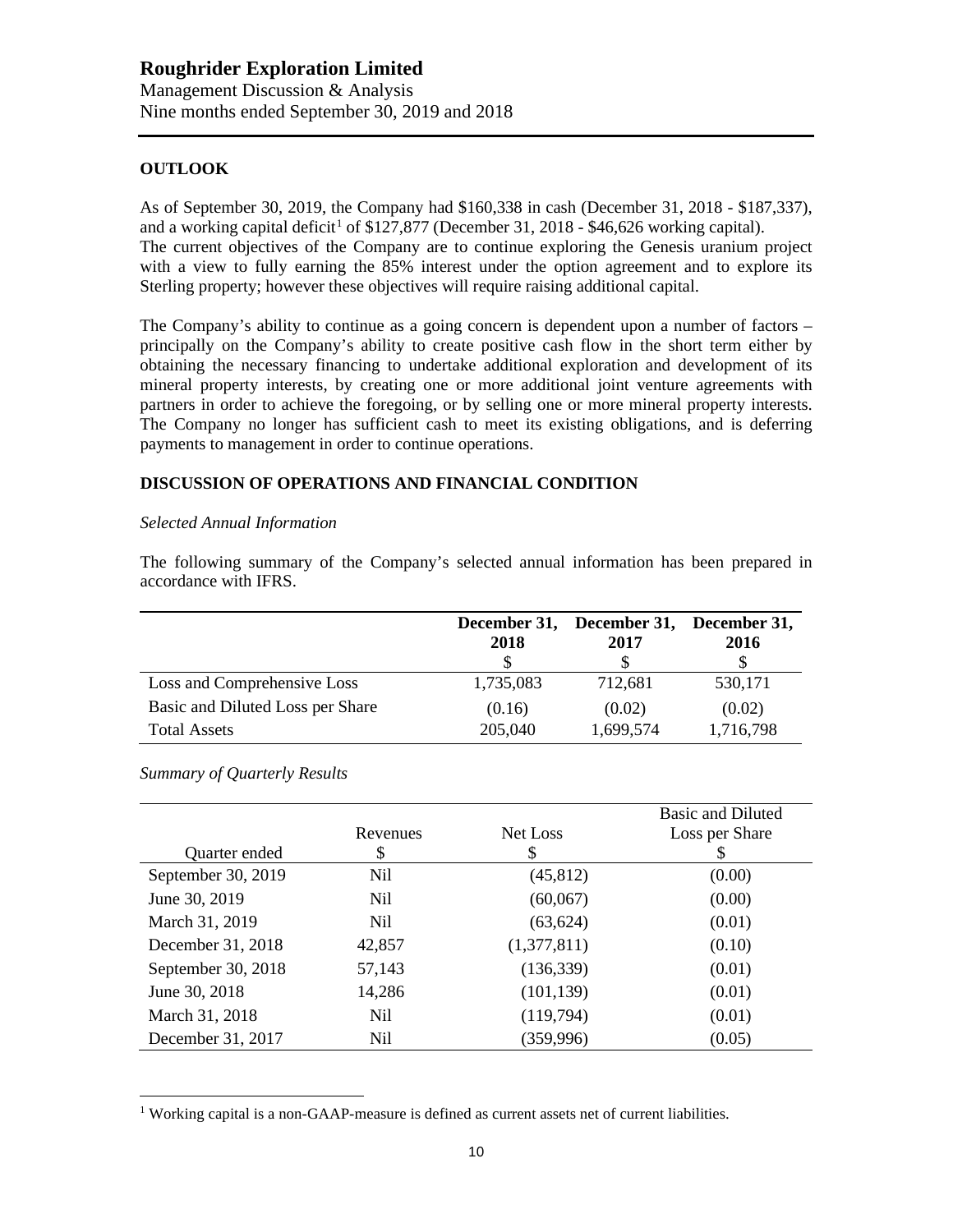## **Roughrider Exploration Limited** Management Discussion & Analysis Nine months ended September 30, 2019 and 2018

In 2018 and 2019 to date, the Company has focused on minimizing costs, while performing data analysis, limited fieldwork, and other projects during the period to advance exploration in a few specific areas.

#### *Three months ended September 30, 2019*

The loss for the quarter ended September 30, 2019 ("Q3-19") reflects the cost of the Company's base expenditures. Quarterly expenditures decreased from \$179,196 in Q3-18 to \$69,812 in Q3- 19. In Q3-19, the Company also recognized \$24,000 (2018 - \$nil) in recovery on write-off of accounts payable,  $\sin$  (2018 – \$22,569) in flow-through premium liability in relation to qualifying flow-through expenditures in the period and \$nil (2018 - \$42,857) in consulting fee revenues.

#### *Nine months ended September 30, 2019*

The loss for the nine-month period ended September 30, 2019 reflects the cost of the Company's base expenditures. Expenditures decreased from 414,415 in the nine-month period ended September 30, 2018 to \$179,196 in the nine-month period ended September 30, 2019 primarily as a result of the decrease in exploration expenses in the current period. The Company also recognized \$24,000 (2018 - \$nil) in recovery on the write-off of accounts payable. In the comparative period, the Company wrote off Iron Butte property acquisition costs of \$38,537and recognized \$57,143 in flow-through premium liability in relation to qualifying flow-through expenditures in the period.

#### *Capital Purchases*

There were no capital purchases during the nine months ended September 30, 2019 and 2018.

#### *Exploration Costs Incurred*

The Company incurred the following exploration expenditures during the nine months ended September 30, 2019 and 2018:

|                                      |    | 2019                     | 2018    |
|--------------------------------------|----|--------------------------|---------|
|                                      |    |                          |         |
| Genesis, Saskatchewan, Canada        | \$ | $\overline{\phantom{a}}$ | 3.999   |
| Brownell Lake, Saskatchewan, Canada  |    | $\qquad \qquad -$        | 94.082  |
| Olsen, Saskatchewan, Canada          |    | ۰                        | 100,000 |
| Silver Ace, British Columbia, Canada |    | $\overline{\phantom{0}}$ | 1,104   |
| Sterling, British Columbia, Canada   |    | (2,163)                  | 1,104   |
| Total                                | S  | (2,163)                  | 200,289 |

#### *Liquidity, Capital Resources and Cash Flow Analysis*

The Company's primary source of funding has been from the issuance of common shares. Management is concerned about the Company's ability to raise additional funds amid the low uranium price, and the prevailing investment climate of risk aversion, particularly toward mining projects.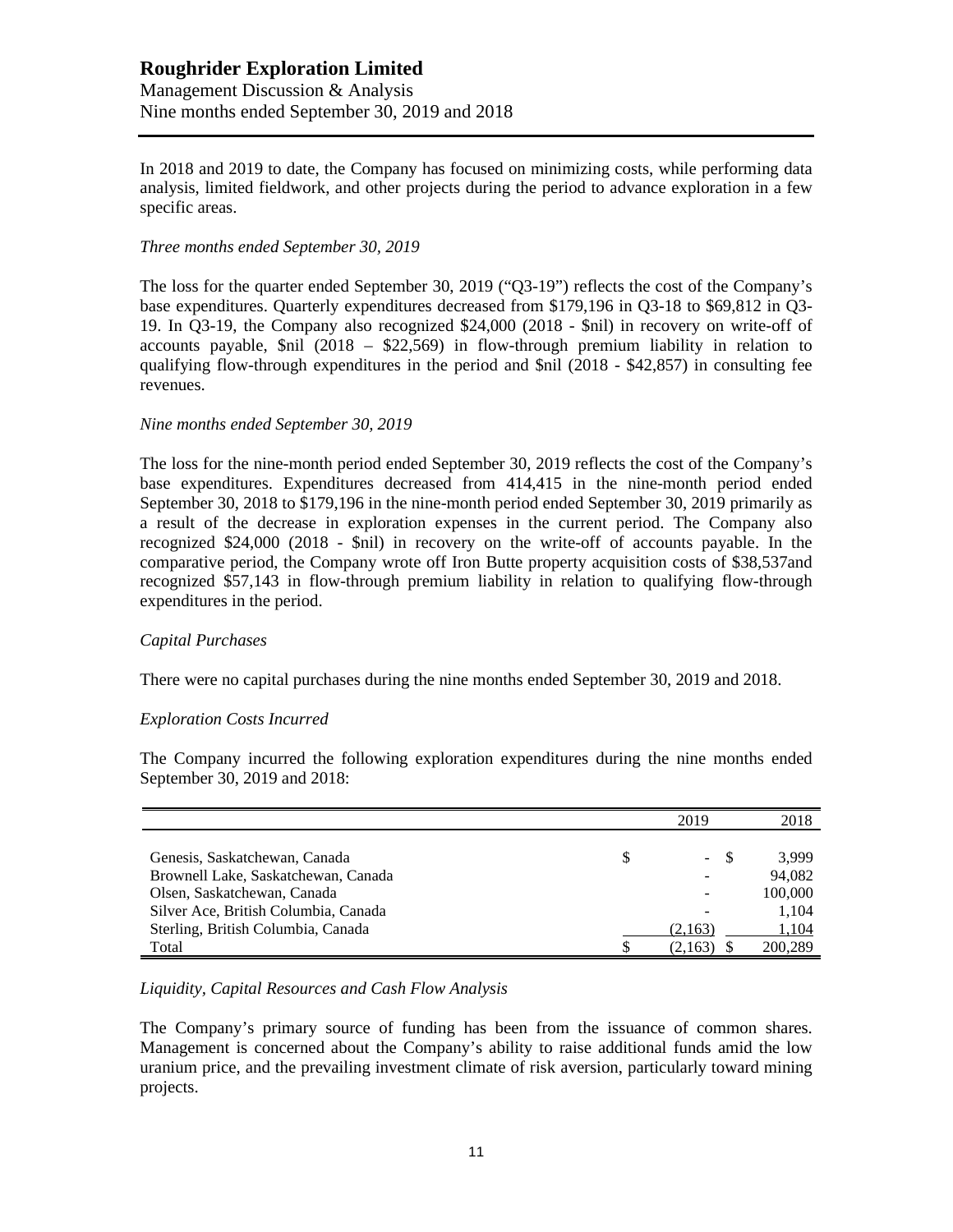As at September 30, 2019, the Company's capital stock was \$5,209,518 representing 13,806,551 issued and outstanding common shares without par value (December 31, 2018 - \$5,209,518 representing 13,806,551 issued and outstanding common shares without par value). Other equity reserves, which resulted from share-based payments and agent warrant issuances totaled \$518,306 (December 31, 2018 - \$518,306). The deficit was \$5,849,512 at September 30, 2019 (December 31, 2018 - \$5,680,009). Accordingly, shareholders' deficiency was \$121,668 at September 30, 2019 (December 31, 2018 - \$47,815 shareholders' equity).

The Company had 90,000 outstanding stock options as at September 30, 2019 (December 31,  $2018 - 480,000$ .

The Company's minimum capital requirement for its resource properties for the upcoming fiscal year will be \$nil. In addition, the Company's general and administrative expenses, excluding any share-based payments, will be approximately \$400,000.

## *Financial Instruments*

The Company's financial instruments consist of cash and cash equivalents, receivables, and accounts payable and accrued liabilities. It is management's opinion that the Company is not exposed to significant interest, currency or credit risk arising from the financial instruments. Credit risk is managed for cash by having a major Canadian bank hold the funds in a chequing account. Credit risk is managed for significant receivables by seeking prompt payment, monitoring the age of receivables, and making follow up inquiries when receivables are not paid in a timely manner. Currency risk is negligible as all funds and payables are denominated in Canadian dollars. The Company does not engage in any hedging activities. Further discussion of these risks is available in the condensed interim financial statements for the nine months ended September 30, 2019.

## **ADDITIONAL DISCLOSURE FOR VENTURE ISSUERS WITHOUT SIGNIFICANT REVENUE**

Significant components of general and administrative expenses are shown separately on the *Condensed Interim Statements of Loss and Comprehensive Loss,* also part of the condensed interim financial statements for the nine months ended September 30, 2019.

## **RISK FACTORS**

#### *Macroeconomic Risk*

Impairments and write-downs of major mining projects have led to a significant reduction in "risk appetite" with respect to funding investment into exploration companies. As a result, the ability for exploration companies to access capital through private placements has been significantly diminished. The long-term result of lower risk appetite is that projects take longer to develop or may not be developed at all.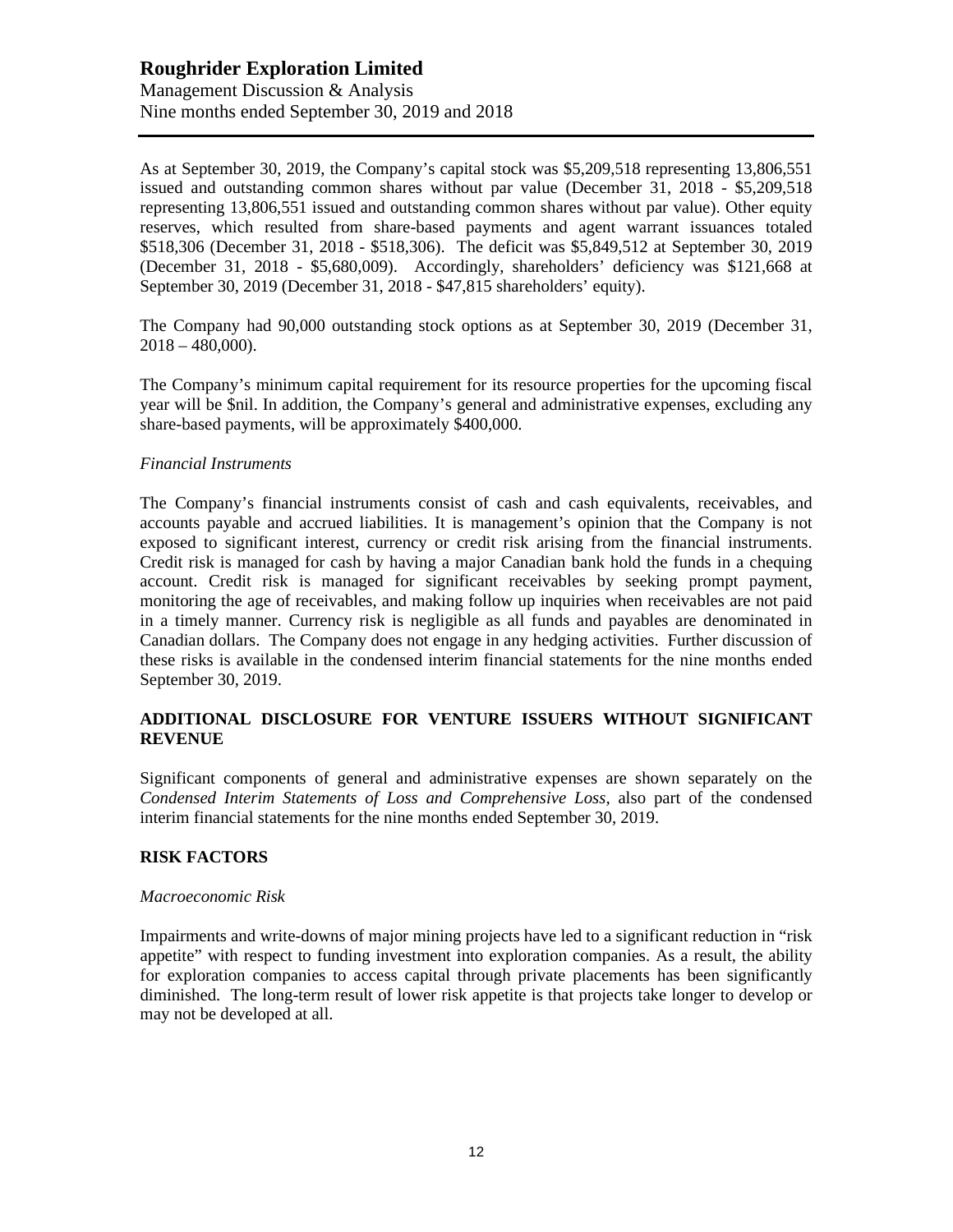Management Discussion & Analysis Nine months ended September 30, 2019 and 2018

## *Political Policy Risk*

Despite the recent moderation in the gold price, the previously record-high gold prices encouraged numerous governments around the world to look at ways to secure additional benefits from the mining industry across all commodity types, an approach recognized as "Resource Nationalism." Mechanisms used or proposed by governments have included increases to royalty rates, corporate tax rates, implementation of "windfall" or "super taxes," and carried or freecarried interests to the benefit of the state. Extreme cases in Venezuela and Argentina have resulted in the nationalization of active mining interests. Such changes are viewed negatively in the investment community and can lead to share price erosion, and difficulty in accessing capital to advance projects.

## *Exploration Risk*

Mineral exploration and development involve a high degree of risk and few projects are ultimately developed into producing mines. There is no assurance that the Company's selected Qualifying Transaction will demonstrate exploration results sufficient to result in the definition of a body of commercial ore. Whether an ore body will be commercially viable depends on a number of factors including the particular attributes of the deposit such as size, grade and proximity to infrastructure, as well as mineral prices and government regulations, including environmental regulations.

## *Financial Capability and Additional Financing*

The Company has limited financial resources, has no source of operating income and has no assurance that additional funding will be available to it. It is anticipated that further exploration and development of the projects will be financed in whole or in part by the issuance of additional securities by the Company. Although the Company has been successful in the recent past in financing its initial activities through the issuance of equity securities, there can be no assurance that it will be able to obtain sufficient financing in the future to execute its business plan, particularly with ongoing uncertainty in the global financial markets, and the prevailing investment climate of risk aversion particularly in the resource sector. A discussion of risk factors particular to financial instruments is presented in the audited financial statements for the year ended December 31, 2018.

The Company has not commenced commercial mining operations and has no assets other than cash and cash equivalents, modest receivables and a small amount of prepaid expenses. The Company has no history of regular earnings and is not expected to generate earnings or pay dividends until the company's exploration project is sold or taken into production.

## *Commodity Prices*

The mineral industry varies with the price of metals. The prices of uranium, gold and other commodities have fluctuated widely in recent years and are affected by factors beyond the control of the Company including, but not limited to, international economic and political trends, currency exchange fluctuations, economic inflation and expectations for the level of economic inflation in the consuming economies, interest rates, global and local economic health and trends, speculative activities and changes in the supply of commodities due to significant (often sovereign or national) purchases and divestitures, new mine developments, mine closures as well as advances in various production and use technologies of commodities. All of these factors will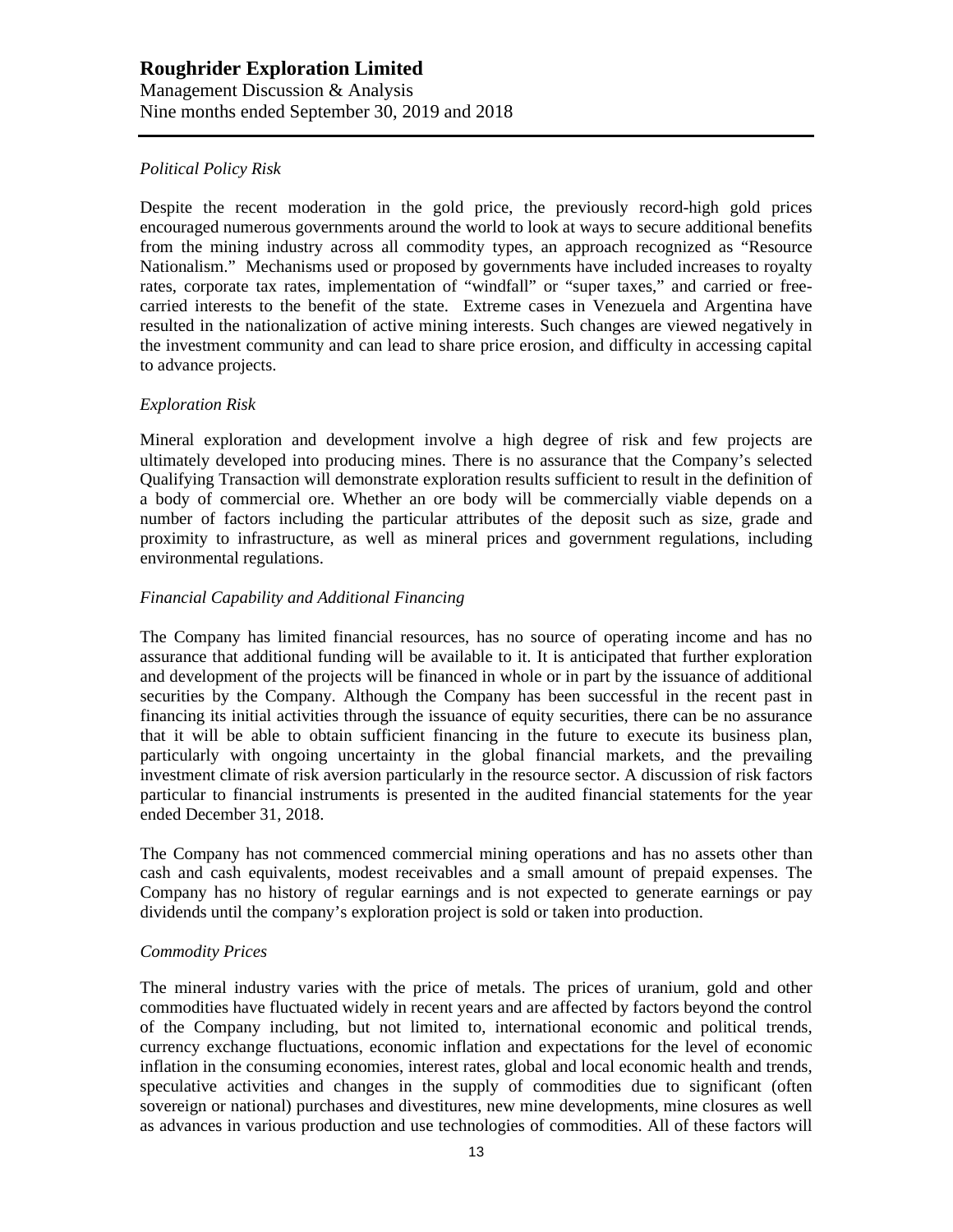Management Discussion & Analysis Nine months ended September 30, 2019 and 2018

impact the viability of the Company's exploration projects in ways that are impossible to predict with certainty.

## *Uranium Market*

Since uranium is used both as a fuel for power generation and as a weapon, its price is subject to unique forces in addition to the typical supply / demand tension impacting all commodities. These unique forces include the level of strategic government stockpiling or disposition, the level of effort being expended to cap the number of nuclear-armed states in the world, the public perception of the relative safety of nuclear power generation, and related government and international regulation. While these unique forces appear to have acted together in recent years to suppress the spot price of uranium, this risk may become an opportunity if those forces subside and the spot price of uranium continues to rise.

#### *Environment*

Both the exploration and any production phases of the Company's future operations will be subject to environmental protection regulations in the jurisdictions in which it operates. Globally, environmental legislation is evolving towards stricter standards and enforcement, more stringent environmental impact assessments of new mining projects and increasing liability exposure for companies and their directors and officers. There is no assurance that future environmental regulations will not adversely affect the Company or its future operations.

## *Human Health*

The Company seeks to provide its employees with a safe and healthy workplace. The impact of highly contagious diseases, including the impact of a real or threatened pandemic, can be substantial both to individuals, and organizations. In the event of a disease outbreak, the Company may have to curtail or suspend operations for a period of time. Reduced operations could have varying impact on the Company, depending on the timing and duration of the incident and on other ancillary factors.

## *Financial Instrument Risk*

As a result of its use of financial instruments, the Company is subject to credit risk, interest rate risk, currency risk, liquidity risk and other price risks. These risks are considered to be small. These risks are discussed comprehensively in the condensed interim financial statements for the six months ended June 30, 2019.

#### *Liquidity of Common Shares*

There can be no assurance that an active and liquid market for the Company's common shares will develop or continue to exist, and an investor may find it difficult to resell its common shares. In addition, trading in the common shares of the Company may be halted at other times for other reasons, including for failure by the Company to submit documents to the Exchange in the time periods required.

## **PROPOSED TRANSACTIONS**

Other than the aforementioned definitive agreement with Cazador Resources Ltd., et al, there are no proposed transactions as at September 30, 2019 and to the date of this MD&A.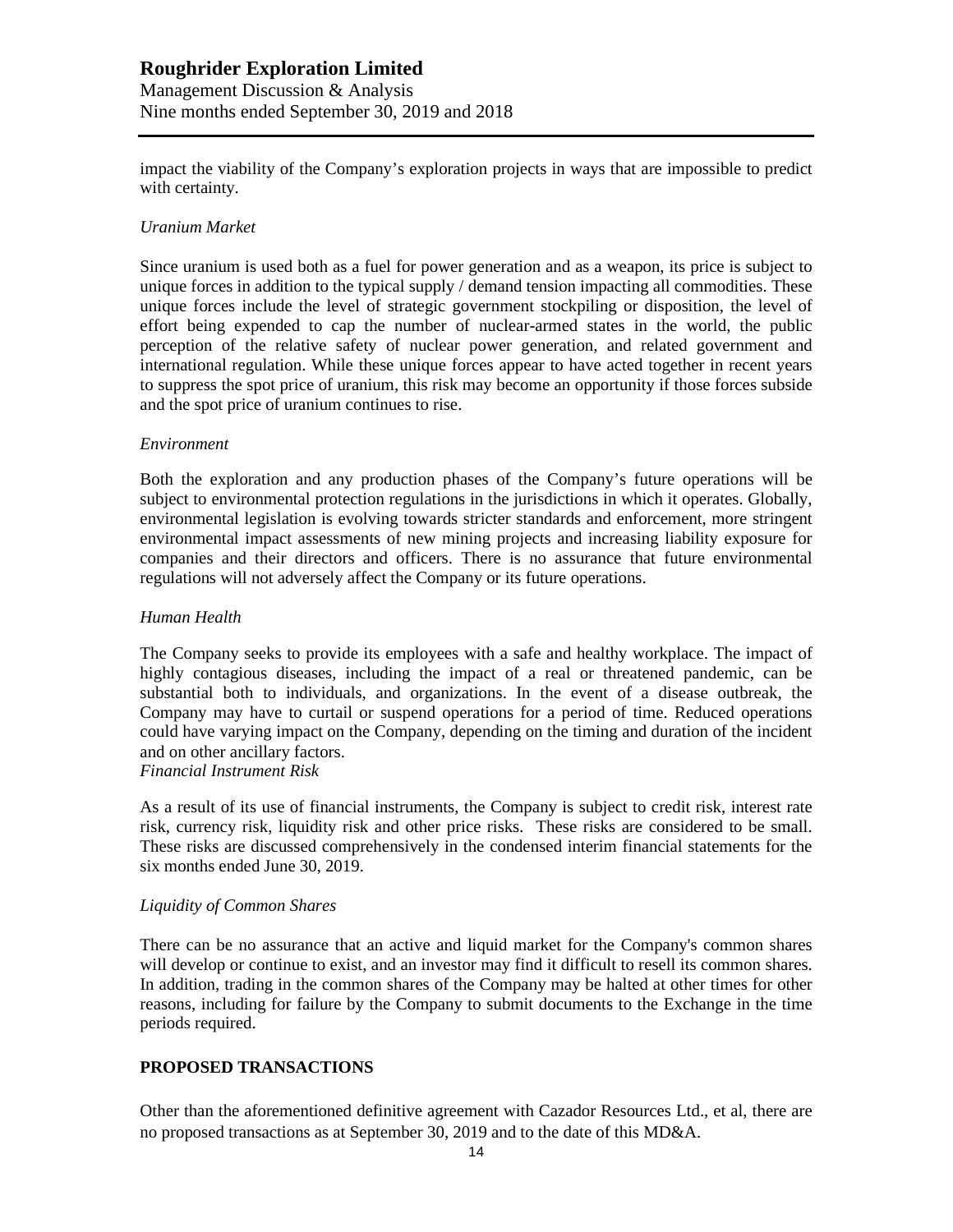## **RECENT ACCOUNTING PRONOUNCEMENTS**

#### **Adoption of New Standards and Interpretations**

Accounting policies used in the preparation of these condensed interim financial statements are consistent with those described in the Company's audited annual financial statements for the year ended December 31, 2018, except for the following change to IFRS, which were adopted as at January 1, 2019:

*IFRS 16, Leases*: This new standard eliminates the classification of leases as either operating leases or finance leases and introduces a single lessee accounting model which requires the lessee to recognize assets and liabilities for all leases with a term of longer than 12 months. The Company has no leases as at September 30, 2019, therefore the adoption of IFRS 16 did not have a material impact on the Company's condensed interim financial statements.

## **OFF-BALANCE SHEET ARRANGEMENTS**

The Company is not a party to any off-balance sheet arrangements that have, or are reasonably likely to have, a current or future material effect on the Company's financial condition, changes in financial condition, revenues, expenses, results of operations, liquidity, capital expenditures or capital resources.

## **TRANSACTIONS WITH RELATED PARTIES**

#### **Key management personnel:**

Key management personnel are those persons that have the authority and responsibility for planning, directing and controlling the activities of the Company, directly or indirectly. Key management includes executive and non-executive members of the Company's Board of Directors, the CEO, CFO, and a vice president. During the nine months ended September 30, 2019, the Company accrued compensation of \$116,250 (2018 - \$116,250) to the CEO, which is included in salaries, marketing and exploration expenses; non-executive members of the Company's Board of Directors received no cash compensation or stock options.

#### **Other related parties:**

During the nine months ended September 30, 2019:

- a) Legal services valued at \$13,486 (2018 \$16,333) were received from a law firm for which one of the directors of the Company is a partner; and
- b) The Company paid \$5,900 (2018 \$5,154) for administrative services and \$9,000 (2018 \$9,000) for rent expense to a company owned by a director and officer of the Company.

As at September 30, 2019, the Company owed \$182,744 (December 31, 2018 – \$46,948) to related parties, which is included in accounts payable and accrued liabilities.